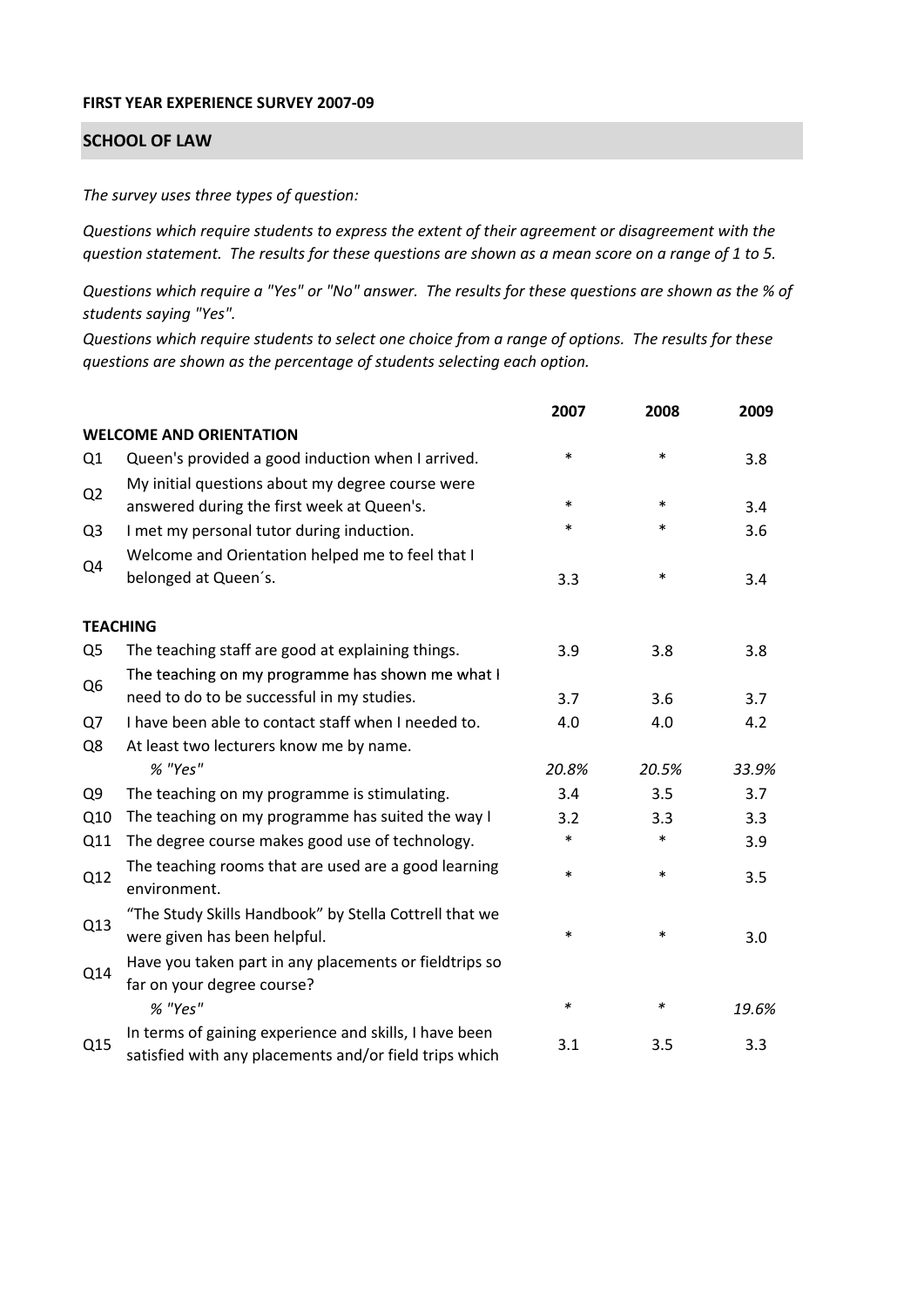|                 |                                                                                                      | 2007   | 2008   | 2009   |
|-----------------|------------------------------------------------------------------------------------------------------|--------|--------|--------|
|                 | <b>ASSESSMENT AND FEEDBACK</b>                                                                       |        |        |        |
| Q16             | Feedback on my work has been prompt (within three<br>weeks of submission of the work).               | 3.1    | 3.2    | 2.9    |
| Q17             | Feedback on my work has helped me in my learning.                                                    | 3.0    | 3.2    | 2.9    |
| Q18             | The criteria used in assessing work were made clear at<br>the beginning of my programme.             | 3.1    | 3.2    | 3.4    |
| Q19             | I am satisfied with my academic performance on my<br>modules.                                        | 3.3    | 3.4    | 3.4    |
|                 | <b>LEARNING RESOURCES</b>                                                                            |        |        |        |
| Q <sub>20</sub> | The library resources (eg, books, journals) are good<br>enough for my needs.                         | 4.1    | 4.0    | 4.1    |
| Q21             | The library services (eg, borrower services, information,<br>training) are good enough for my needs. | 3.8    | 3.8    | 3.8    |
| Q <sub>22</sub> | I have been able to access computers when I needed to.                                               | 4.1    | 4.0    | 3.7    |
| <b>SERVICES</b> |                                                                                                      |        |        |        |
|                 | Where I have used them, I have been satisfied with the following:                                    |        |        |        |
| Q <sub>23</sub> | <b>Accommodation Office</b>                                                                          | 3.5    | 3.6    | 3.8    |
| Q <sub>24</sub> | <b>Admissions Office</b>                                                                             | 4.1    | 4.0    | 3.6    |
| Q <sub>25</sub> | <b>Campus Eating Places</b>                                                                          | $\ast$ | $\ast$ | 4.0    |
| Q <sub>26</sub> | Careers Services, Work Placement Centre, Jobshop                                                     | 3.8    | 3.6    | 3.7    |
| Q <sub>27</sub> | <b>Counselling Service</b>                                                                           | $\ast$ | $\ast$ | 3.2    |
| Q <sub>28</sub> | <b>Disability Services</b>                                                                           | 3.2    | 3.3    | 3.4    |
| Q <sub>29</sub> | <b>Health Services</b>                                                                               | 3.6    | 3.3    | $\ast$ |
| Q30             | <b>Finance Office</b>                                                                                | 3.9    | 3.8    | 3.7    |
| Q31             | Learning Development Service                                                                         | $\ast$ | $\ast$ | 3.7    |
| Q <sub>32</sub> | Queen's International                                                                                | 3.4    | 3.2    | 2.9    |
| Q <sub>33</sub> | Queen's Sport (PEC)                                                                                  | $\ast$ | $\ast$ | 4.0    |
| Q34             | Student Jobshop                                                                                      | $\ast$ | $\ast$ | 4.0    |
| Q <sub>35</sub> | <b>Student Records and Examinations</b>                                                              | 3.8    | 3.7    | 3.8    |
| Q36             | <b>Student Support</b>                                                                               | 3.7    | 3.6    | $\ast$ |
| Q <sub>37</sub> | <b>Student Guidance Centre</b>                                                                       | $\ast$ | 4.1    | 4.0    |
| Q38             | <b>Students' Union</b>                                                                               | *      | $\ast$ | 4.4    |
| Q39             | University Clubs and Societies                                                                       | *      | $\ast$ | 4.1    |
| Q40             | The Students' Union has enhanced my experience at<br>Queen's                                         | $\ast$ | $\ast$ | 3.8    |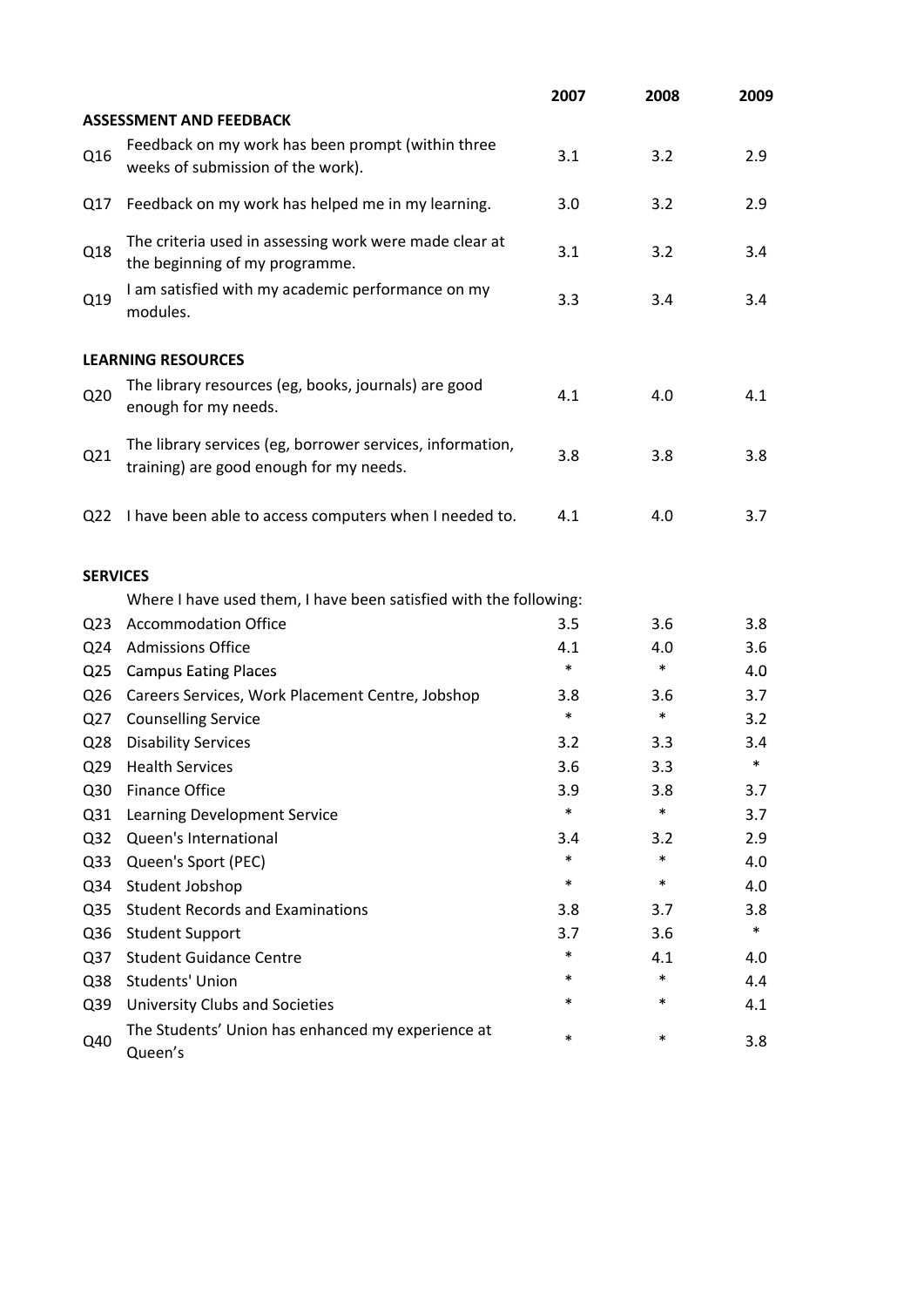|                 |                                                                                                  | 2007   | 2008   | 2009 |
|-----------------|--------------------------------------------------------------------------------------------------|--------|--------|------|
| <b>ADVICE</b>   |                                                                                                  |        |        |      |
|                 | I have received sufficient guidance about the academic choices open to me:                       |        |        |      |
| Q41             | Pre-Admission (from Admissions Office)                                                           | 3.5    | 3.4    | 3.3  |
| Q42             | Post-admission (from Schools, Academic Staff)                                                    | 3.4    | 3.2    | 3.4  |
| Q43             | From other staff in the School (once I had arrived at                                            | *      | $\ast$ | 3.2  |
| Q44             | Queen's information on tuition fees and bursaries was<br>helpful.                                | $\ast$ | $\ast$ | 3.3  |
|                 | The most useful source of information on tuition fees                                            |        |        |      |
| Q45             | and financial support was:                                                                       |        |        |      |
|                 | Secondary School                                                                                 | 30.7%  | 32.2%  | ∗    |
|                 | E&LB/LEA                                                                                         | 29.7%  | 25.3%  | *    |
|                 | <b>UCAS</b>                                                                                      | 11.9%  | 14.9%  |      |
|                 | Queen's literature (leaflets, correspondence)                                                    | 11.9%  | 17.2%  | *    |
|                 | Queen's website                                                                                  | 8.9%   | 6.9%   | *    |
|                 | Other                                                                                            | 6.9%   | 3.4%   | *    |
|                 | PERSONAL DEVELOPMENT                                                                             |        |        |      |
| Q46             | My programme requires me to work with other<br>students.                                         | 3.2    | 3.5    | 3.7  |
| Q47             | I have received sufficient advice about Personal<br>Development Planning (PDP).                  | 2.4    | 2.1    | 3.0  |
| Q48             | I am not as motivated towards my studies as I should<br>be.                                      | 2.8    | 3.0    | 2.8  |
| Q49             | Having Personal Tutors for first year students is a good<br>idea.                                | $\ast$ | $\ast$ | 3.3  |
| Q50             | I haven't done the background reading expected of me.                                            | 3.3    | 3.2    | 3.5  |
| Q51             | Academic work at this level is harder than I expected it<br>to be.                               | 3.0    | 3.0    | 2.7  |
| Q <sub>52</sub> | I feel I have made the right choice of programme.                                                | 3.7    | 3.9    | 3.9  |
| Q53             | I know what I want to do when I graduate.                                                        | 2.9    | 3.0    | 3.1  |
| Q54             | I am confident that my programme will lead to a job at<br>a level that matches my qualification. | 3.8    | 3.9    | 3.9  |
| Q <sub>55</sub> | I enjoy the social side of being at Queen's.                                                     | 4.1    | 4.3    | 4.3  |
| Q56             | I know about Degree Plus.                                                                        | $\ast$ | $\ast$ | 3.1  |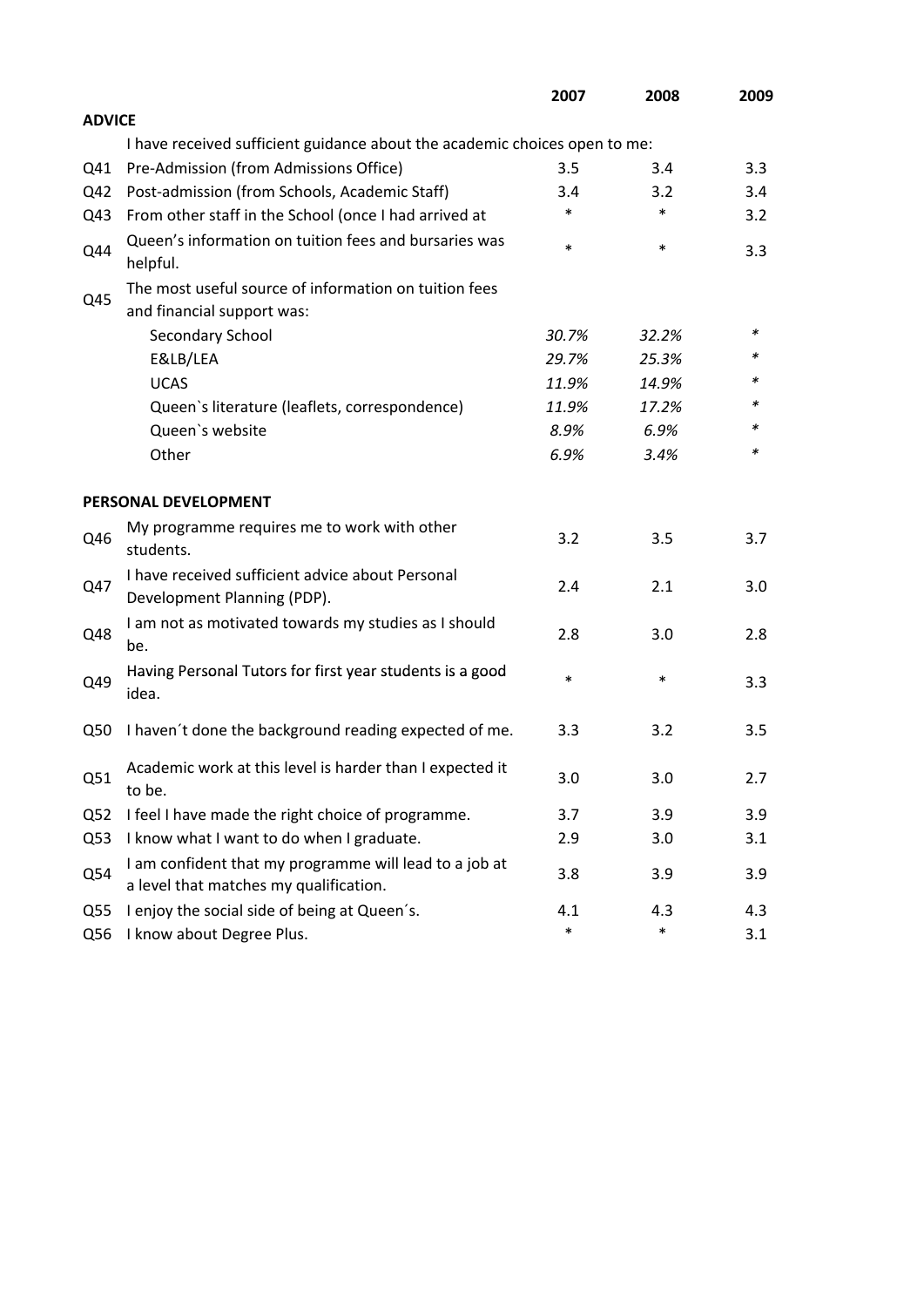|     |                                                                                                                 | 2007    | 2008    | 2009  |
|-----|-----------------------------------------------------------------------------------------------------------------|---------|---------|-------|
|     | <b>ORGANISATION AND MANAGEMENT</b>                                                                              |         |         |       |
|     | How many hours of time-tabled classes (eg, lectures,                                                            |         |         |       |
| Q57 | tutorials, seminars, practicals) have you had scheduled                                                         |         |         |       |
|     | $0-6$                                                                                                           | 1.0%    | 1.1%    | 1.8%  |
|     | $7 - 12$                                                                                                        | 99.0%   | 95.5%   | 98.2% |
|     | $13 - 18$                                                                                                       | $0.0\%$ | 3.4%    | 0.0%  |
|     | 19-24                                                                                                           | 0.0%    | $0.0\%$ | 0.0%  |
|     | $25+$                                                                                                           | 0.0%    | 0.0%    | 0.0%  |
|     | How many days per week during term-time do you                                                                  |         |         |       |
| Q58 | typically come to Queen's to study?                                                                             |         |         |       |
|     | 1                                                                                                               | 0.0%    | 0.0%    | 1.8%  |
|     | $\overline{2}$                                                                                                  | 2.0%    | 3.5%    | 1.8%  |
|     | 3                                                                                                               | 9.0%    | 24.7%   | 7.3%  |
|     | 4                                                                                                               | 60.0%   | 48.2%   | 45.5% |
|     | $5+$                                                                                                            | 29.0%   | 23.5%   | 43.6% |
|     | <b>STUDY LIFE BALANCE</b>                                                                                       |         |         |       |
| Q59 | Where are you living while you are attending Queen's?                                                           |         |         |       |
|     | At Home                                                                                                         | 31.0%   | 29.5%   | 29.1% |
|     | Other private accommodation                                                                                     | 25.0%   | 23.9%   | 23.6% |
|     | University run accommodation                                                                                    | 44.0%   | 46.6%   | 47.3% |
|     |                                                                                                                 |         |         |       |
| Q60 | Have you been required to take on employment (part-<br>time, full-time) to finance yourself through university? |         |         |       |
|     | % "Yes"                                                                                                         | 67.3%   | 70.5%   | 55.4% |
| Q61 | Please select the number of hours you work in your job<br>per week:                                             |         |         |       |
|     | $1 - 5$                                                                                                         | 0.0%    | 8.1%    | 6.5%  |
|     | $6 - 10$                                                                                                        | 26.5%   | 40.3%   | 41.9% |
|     | $10 - 15$                                                                                                       | 42.6%   | 27.4%   | 25.8% |
|     | $16 - 20$                                                                                                       | 25.0%   | 21.0%   | 19.4% |
|     | $21 - 25$                                                                                                       | 2.9%    | 3.2%    | 3.2%  |
|     | $26+$                                                                                                           | 2.9%    | 0.0%    | 3.2%  |
| Q62 | I find it difficult to balance academic and other commitments such as:                                          |         |         |       |
|     | Social Life                                                                                                     | 2.7     | 2.8     | 2.7   |
|     | Work (part-time, full-time)                                                                                     | 2.8     | 2.8     | 2.8   |
|     | Caring for others (parent, partner, children)                                                                   | 3.3     | 3.5     | 2.5   |